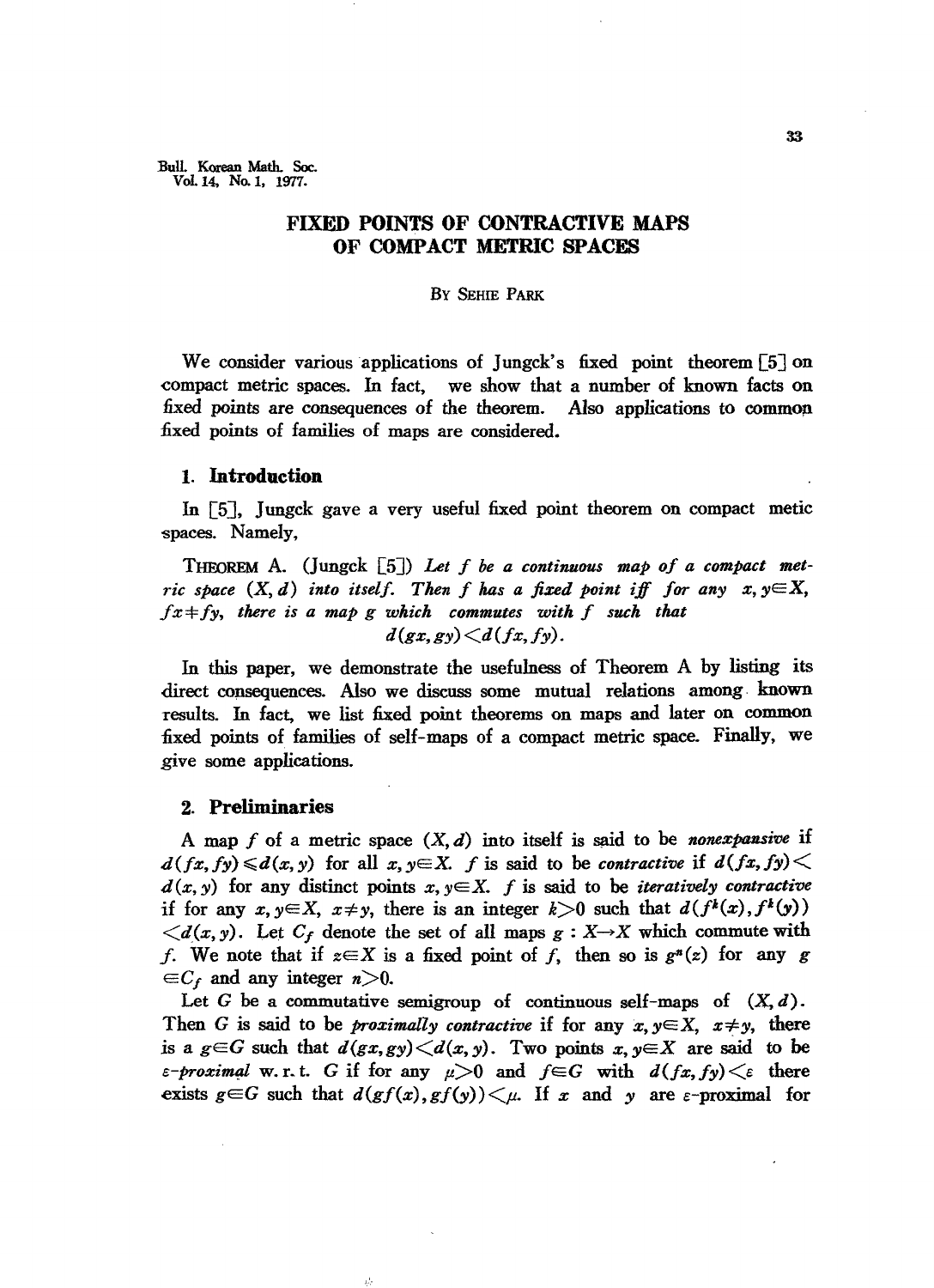#### Sehie Park

all  $\varepsilon > 0$ , then they are said to be *proximal* [3]. The following is useful.

THEOREM B. (Holmes  $[3,$  Theorem 1]) If  $(X, d)$  is compact and G is proximally contractive, then each pair of points in X is proximal.

# 3. Fixed points of maps

Now we consider direct applications of Theorem A.

PROPOSITION 3.1. Let  $f$  be a continuous self-map of a compact metric space  $(X, d)$ . If for any x,  $y \in X$ ,  $fx \neq fy$ , there is an integer  $N = N(x, y) > 0$  such that

$$
d(f^N x, f^N y) \leq d(fx, fy),
$$

then f has a unique fixed point.

*Proof.* Since  $f^N$  belongs to  $C_f$ ,  $f$  has a fixed point. The uniqueness follows from  $d(f^Nx, f^Ny) \le d(fx, fy)$ .

**PROPOSITION** 3.2. Let  $f$  be a continuous self-map of a compact metric space  $(X, d)$ . If f is iteratively contractive, then f has a unique fixed point  $n \in X$ . Furthermore, if f is nonexpansive, then  $\eta = \lim_{n \to \infty} f^{n}(x)$  for all  $x \in X$ .

*Proof.* For any  $x, y \in X$ ,  $fx \neq fy$ , there exists an integer  $m > 0$  such that  $d(f^{m}(x), f^{m}(y)) < d(fx, fy)$ . Since  $f^{m} \in C_f$ , f has a fixed point  $\eta$  by Theorem A. The uniqueness follows from  $d(f^m(x), f^m(y)) \leq d(fx, fy)$ .

For the second half, note first that the commutative semigroup  $G = \{f^n\}$ ,  $n>0$ , is proximally contractive. Hence, by Theorem B, any  $x \in X$  and  $\eta$ are proximal, i.e., for any  $\mu > 0$  there is an integer  $N > 0$  such that  $d(f^N(x), \eta) \leq \mu$ . Since f is nonexpansive, for any  $n \geq N$ , we have  $d(f^{n}(x), \eta) \le d(f^{N}(x), \eta) \le \mu$ , i.e.,  $\eta = \lim_{\eta \to \infty} f^{n}(x)$ .

The first part of Proposition 3.2 is due to Bailey  $\lceil 1 \rceil$  as a generalization of Edelstein's result  $[2]$  for  $k=1$ .

The following is an easy consequence of Proposition 3.2.

COROLLARY 3.3. If  $(X, d)$  is compact and  $f: X \rightarrow X$  is contractive, then f has a unique fixed point  $\eta \in X$  and for any  $x \in X$  we have  $\eta = \lim_{n \to \infty} f^n(x)$ .

We need the following.

**LEMMA.** (Tan  $[7,$  Proposition 2.4]) Let Y be any topological space and  $f: Y \rightarrow Y$  be a map. If there is an integer  $N > 0$  and there is a  $\zeta \in Y$  such that  $\zeta = \lim_{n \to \infty} (f^N)^n(y)$  for each  $y \in Y$  then  $\zeta = \lim_{n \to \infty} f^n(y)$  for each  $y \in Y$ .

Combining Proposition 3.2, Corollary 3.3 and the lemma, we obtain two propositions.

34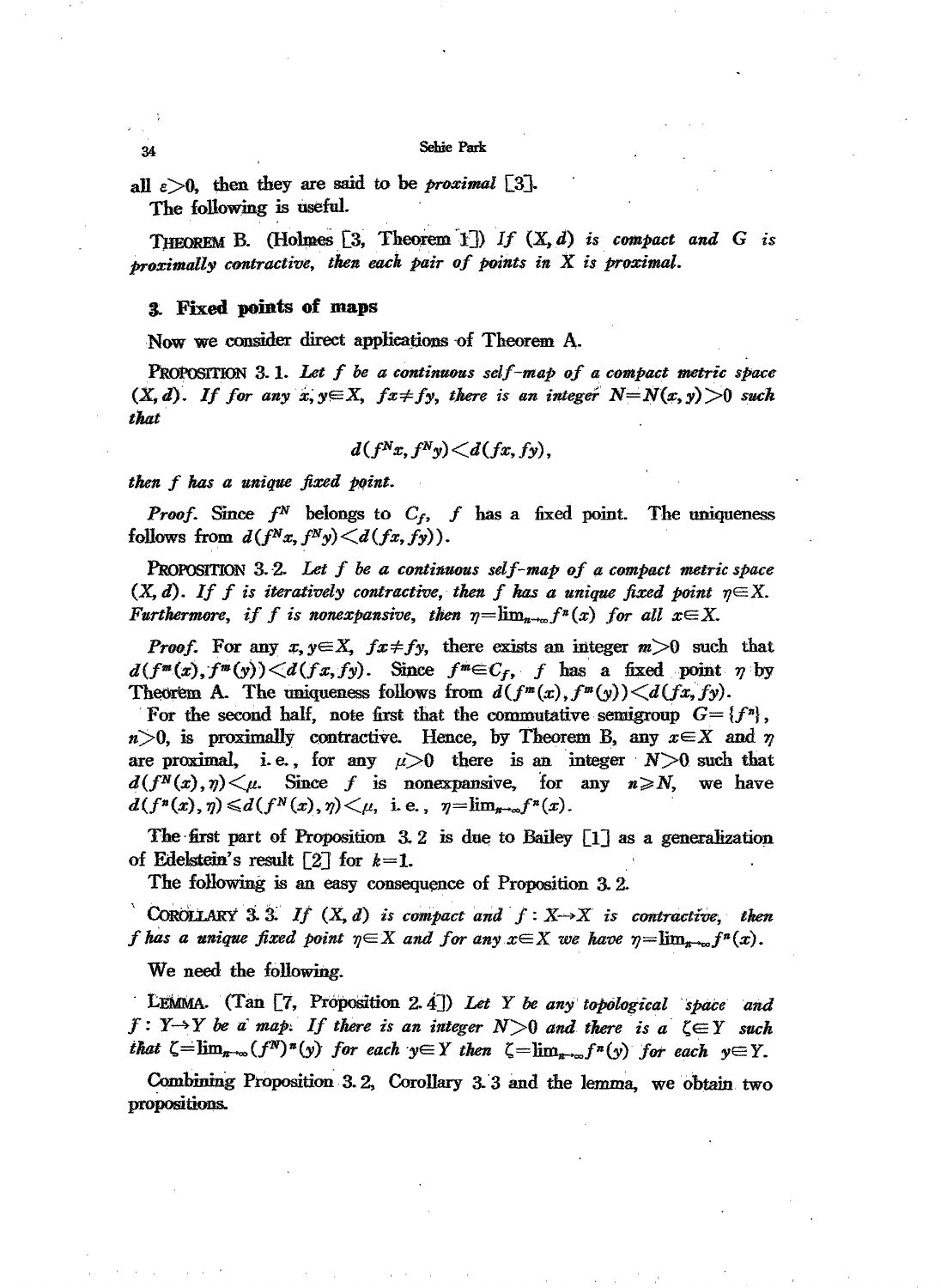PROPOSITION 3.4. Let  $f$  be a self-map of a compact metric space  $(X, d)$ . *If* there is an integer  $N>0$  such that  $f^N$  is contractive, then f has a unique *fixed point*  $\eta \in X$  *and*  $\eta = \lim_{n \to \infty} f^n(x)$  *for each*  $x \in X$ ...

Proposition 3.4 is motivated by Corollary 2.4 of Tan  $77$ . Note-that, in many aspects, contractive maps of compact metric spaces play almost same roles to strict contractions of complete metric spaces.

PROPOSITION 3.5. (Tan  $\lceil 7, \text{Corollary } 4.8 \rceil$ ) *If*  $(X, d)$  *is compact and*  $f: X \rightarrow X$  *is such that for some integer*  $n > 0$ ,  $f<sup>n</sup>$  *is nonexpansive and iteratively contractive, then f* has a unique fixed point  $\eta \in X$  and  $\eta = \lim_{n \to \infty} f^{n}(x)$  for *all xEX.*

The following is motivated by Corollary 2.6 of  $\lceil 7 \rceil$ .

COROLLARY 3.6. Let  $f$  be a self-map of  $a$  compact  $(X, d)$ . If there are maps:  $R, S: X \rightarrow X$  *such that*  $RS = 1_X$  and if there exists *an integer*  $N > 0$  *such that*  $Sf^N R$ *is* either (1) contractive or (2) nonexpansive and iteratively contractive, then *f* has a unique fixed point  $\eta \in X$  and  $\eta = R(\lim_{n \to \infty} (Sf^nR)(x))$  for all  $x \in X$ .

*Proof.* (1) Since  $(SfR)^N = Sf^NR$  is contractive, by Proposition 3.4, SfR has a unique fixed point  $\zeta \in X$ , that is,  $(SfR)\zeta = \zeta$ . Then  $R\zeta = \eta$  is fixed under  $f$ . Its uniqueness follows from the surjectivity of  $R$ . The last part follows also from Proposition 3.4.

(2) Use Proposition 3.5 instead of Proposition 3.4 in the proof of  $(1)$ .

# 4. Common fixed points of families of maps

Let F be a family of self-maps of a set X. An element  $x \in X$  is called a fixed point of F whenever we have  $fx=x$  for every  $f \in F$ . The following seems to be fundamental.

LEMMA 4.1. Let F be a family of self-maps of a set X. If a map  $g \in F$ commutes with any  $f \in F$  and has a unique fixed point, then so does F.

*Proof.* Let z be the unique fixed point of g. For any  $f \in F$ ,  $gf(z) =$  $f_{\mathcal{B}}(z) = gz$ , whence  $fz = z$  by the uniqueness.

The converse of Lemma 4.1 does not hold, e.g, let  $X=[0,1]$  and *F* be the family of all maps of the form  $x \mapsto ax^n, x \in X$ ,  $a > 0$ ,  $n = 2, 3, \dots$ . Then. every  $f \in F$  has two fixed points. However, clearly *F* has a unique -fixed point.

Combining Lemma 4.1 and any of propositions or corollaries in  $\S$ 2, we obtain fixed point statements of families of  $\,$  self-maps. Examples of such statements are compact metric space versions of Corollary 2. 6 and of Cowllary  $2.9$  in  $7$ .

A rather nontrivial application of Theorem A to' a family of-maps -is the

 $\ddotsc$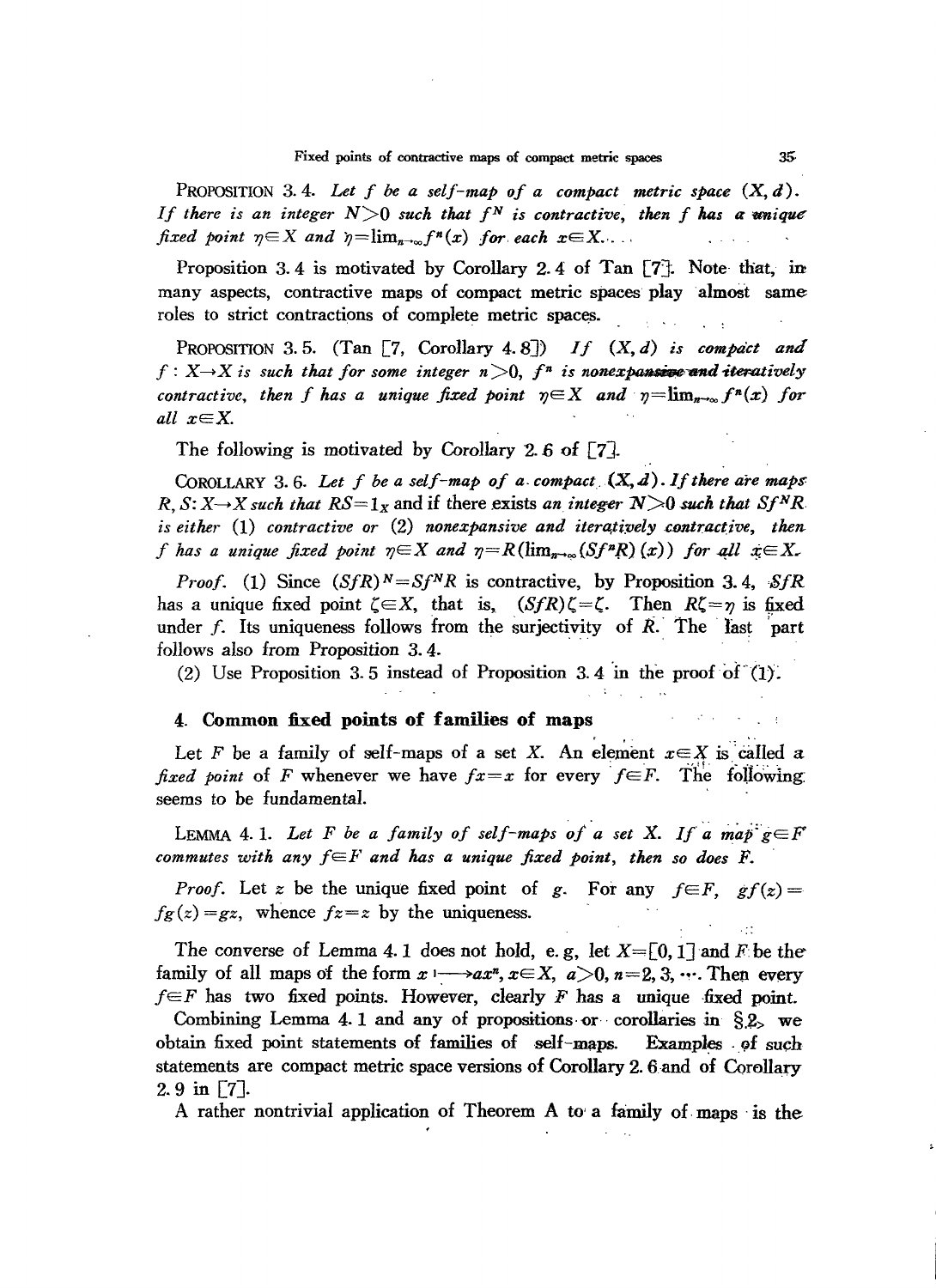Sebie Park

following.

**PROPOSITION 4.2.** (Holmes  $\lceil 3$ , Corollary 1 to Theorem 1) If  $(X, d)$  is compact and a commutative semigroup  $G$  of continuous self-maps of  $X$  is proximally contractive, then G has a unique fixed point.

**Proof.** For any  $f \in G$  and any  $x, y \in X$ ,  $fx \neq fy$ , there exists an  $h \in G$  such that  $d(hx, hy) \leq d(fx, fy)$ . Since  $h \in C_f$ , by Theorem A, f has a fixed point. We now show, by induction, that any finite subset of  $G$  has a common fixed point. Suppose  $f_1(z) = f_2(z) = \cdots = f_n(z) = z$  and let f be arbitrary in G. Then, as z and  $fz$  are proximal by Theorem B, fore ach  $n=1, 2, 3, \cdots$  there is a  $g_n \in G$  such that  $d(g_n(z), g_n f(z)) \leq 1/n$ . By compactness, there is a subsequence  $\{g_n\}$  of  $\{g_n\}$  such that  $\{g_n(x)\}$  converges to a point w, and, so does  $\{g_{n,i}f(z)\}\$ . Therefore  $fw=w$  by the continuity and commutativity. But then, for  $k=1, 2, \cdots, n$ ,  $f_k(w) = \lim_{i \to \infty} f_k g_{n_i}(z) = \lim_{i \to \infty} g_{n_i}(z) = w$ , and  $w$ is a common fixed point of  $f_1, \dots, f_n$ . Thus as the set of fixed points of an element of G is closed, compactness insures at least one fixed point of G. Clearly such a point is unique.

The above proof is essentially due to Holmes [3]. Actually, his proof depends on a lemma instead of Theorem A. Note also that the first half of Proposition 3.2 is a consequence of Proposition 4.2.

Let G be a commutative semigroup of self-maps of  $(X, d)$ . Then G is called asymptotically contractive if for any  $x, y \in X$ ,  $x \neq y$ , there exists  $g \in G$ such that  $d(gf(x), gf(y)) < d(x, y)$  for any  $f \in G$  [3]. Note that if G is asymptotically contractive then it is proximally contractive. Therefore, we have the following.

COROLLARY 4.3. If  $(X, d)$  is compact and G is asymptotically contractive, then G has a unique fixed point.

Corollary 4.3 is a particular case of Theorem 2 of Holmes [3]. The set  $\{z \in X\}$  there exists  $x \in X$  such that for every  $f \in G$ ,  $\varepsilon > 0$ , there exists  $g \in G$ such that  $d\epsilon_{\ell} f_{\ell}(x)$ ,  $z \leq \epsilon$  is called the G-closure of X and is denoted by X°. and the set  $G(z) = \{z\} \cup \{fz | f \in G\}$  is called the *orbit* of z [6]. Holmes  $\lceil 3, 3 \rceil$  **The secure 2** showed that if G is asymptotically contractive on a metric space  $(X, d)$ , then every point of  $X^G$  is the unique fixed point of G. Hence,  $X<sup>G</sup>$  should consist of at most one point. However, this does not guarantee that  $X^G \neq \phi$ . If X is compact, then for any family F of continuous self-maps of X we have  $X^F \neq \emptyset$  [6, p. 67]. Therefore, we have

COROLLARY 4.4. In Corollary 4.3,  $X^G$  consists of exactly one point, which is the unique fixed point of G.

36